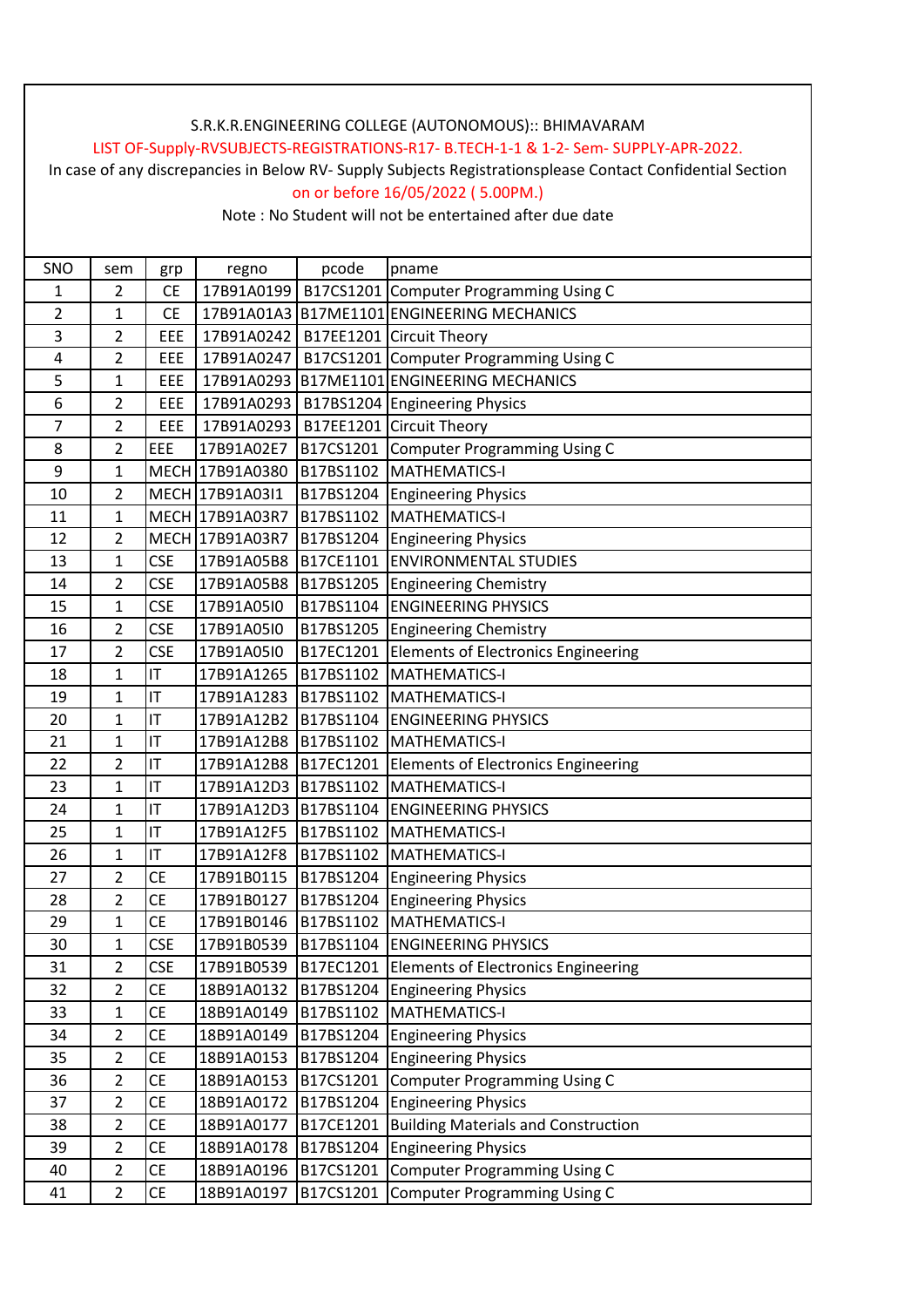### S.R.K.R.ENGINEERING COLLEGE (AUTONOMOUS):: BHIMAVARAM

#### LIST OF-Supply-RVSUBJECTS-REGISTRATIONS-R17- B.TECH-1-1 & 1-2- Sem- SUPPLY-APR-2022.

In case of any discrepancies in Below RV- Supply Subjects Registrationsplease Contact Confidential Section on or before 16/05/2022 ( 5.00PM.)

Note : No Student will not be entertained after due date

| SNO | sem            | grp        | regno                     | pcode     | pname                                           |
|-----|----------------|------------|---------------------------|-----------|-------------------------------------------------|
| 42  | $\overline{2}$ | <b>CE</b>  | 18B91A01A7                | B17CS1201 | Computer Programming Using C                    |
| 43  | 1              | <b>CE</b>  | 18B91A01D0                | B17BS1105 | <b>ENGINEERING CHEMISTRY</b>                    |
| 44  | $\overline{2}$ | <b>CE</b>  | 18B91A01D1                | B17BS1204 | <b>Engineering Physics</b>                      |
| 45  | 2              | <b>CE</b>  | 18B91A01F7                | B17BS1204 | <b>Engineering Physics</b>                      |
| 46  | $\overline{2}$ | CE         | 18B91A01F7                | B17CS1201 | <b>Computer Programming Using C</b>             |
| 47  | 1              | CE         | 18B91A01G7                | B17BS1102 | MATHEMATICS-I                                   |
| 48  | $\overline{2}$ | <b>CE</b>  | 18B91A01G9 B17BS1204      |           | <b>Engineering Physics</b>                      |
| 49  | 2              | EEE        | 18B91A0226                |           | B17CS1201 Computer Programming Using C          |
| 50  | $\overline{2}$ | EEE        | 18B91A0227                | B17CS1201 | <b>Computer Programming Using C</b>             |
| 51  | $\mathbf{1}$   | EEE        | 18B91A0234                |           | B17BS1102 MATHEMATICS-I                         |
| 52  | $\mathbf{1}$   | EEE        | 18B91A0264                |           | B17ME1101 ENGINEERING MECHANICS                 |
| 53  | $\overline{2}$ | EEE        | 18B91A0277                |           | B17CS1201 Computer Programming Using C          |
| 54  | $\overline{2}$ | EEE        | 18B91A0295                |           | B17CS1201 Computer Programming Using C          |
| 55  | 1              | EEE        | 18B91A0296                |           | B17ME1101 ENGINEERING MECHANICS                 |
| 56  | $\overline{2}$ | EEE        | 18B91A0296                |           | B17BS1204 Engineering Physics                   |
| 57  | 2              | EEE        | 18B91A0296                | B17CS1201 | <b>Computer Programming Using C</b>             |
| 58  | $\mathbf{1}$   | EEE        | 18B91A0298                | B17BS1102 | MATHEMATICS-I                                   |
| 59  | $\overline{2}$ | EEE        | 18B91A02E6                |           | B17CS1201 Computer Programming Using C          |
| 60  | 1              | EEE        | 18B91A02K9                |           | B17BS1102 MATHEMATICS-I                         |
| 61  | $\overline{2}$ | EEE        | 18B91A02K9                |           | B17CS1201 Computer Programming Using C          |
| 62  | 1              |            | MECH 18B91A0309           |           | B17ME1101 ENGINEERING MECHANICS                 |
| 63  | 1              |            | MECH 18B91A0346           |           | B17ME1101 ENGINEERING MECHANICS                 |
| 64  | 2              |            | MECH 18B91A0346           |           | B17BS1204 Engineering Physics                   |
| 65  | $\overline{2}$ |            | MECH 18B91A0346           |           | B17CS1201 Computer Programming Using C          |
| 66  | $\overline{2}$ |            | MECH 18B91A0349           | B17CS1201 | <b>Computer Programming Using C</b>             |
| 67  | $\mathbf 1$    |            | MECH 18B91A0360           | B17BS1102 | MATHEMATICS-I                                   |
| 68  | 2              |            | MECH 18B91A0371           |           | B17BS1204 Engineering Physics                   |
| 69  | 1              |            | MECH 18B91A0376           | B17BS1102 | MATHEMATICS-I                                   |
| 70  | $\overline{2}$ |            | MECH 18B91A03D9 B17BS1204 |           | <b>Engineering Physics</b>                      |
| 71  | 2              |            | MECH 18B91A03E9           | B17CS1201 | Computer Programming Using C                    |
| 72  | 1              |            |                           |           | MECH 18B91A03H6 B17ME1101 ENGINEERING MECHANICS |
| 73  | $\overline{2}$ |            |                           |           | MECH 18B91A03H6 B17BS1204 Engineering Physics   |
| 74  | $\overline{2}$ |            | MECH 18B91A03H6           |           | B17CS1201 Computer Programming Using C          |
| 75  | $\overline{2}$ |            | MECH 18B91A03H6           | B17EE1202 | Basic Electrical and Electronics Engineering    |
| 76  | 1              |            | MECH 18B91A03H7           | B17BS1102 | <b>MATHEMATICS-I</b>                            |
| 77  | $\overline{2}$ |            | MECH 18B91A03H7           |           | B17BS1204 Engineering Physics                   |
| 78  | $\overline{2}$ |            | MECH 18B91A03H7           | B17CS1201 | <b>Computer Programming Using C</b>             |
| 79  | 1              |            | MECH 18B91A03Q2           | B17BS1105 | <b>ENGINEERING CHEMISTRY</b>                    |
| 80  | $\mathbf{1}$   | <b>CSE</b> | 18B91A05B2                | B17BS1104 | <b>ENGINEERING PHYSICS</b>                      |
| 81  | 1              | <b>CSE</b> | 18B91A05P7                |           | B17BS1102   MATHEMATICS-I                       |
| 82  | $\mathbf{1}$   | <b>CSE</b> | 18B91A05P9                |           | B17BS1102 MATHEMATICS-I                         |